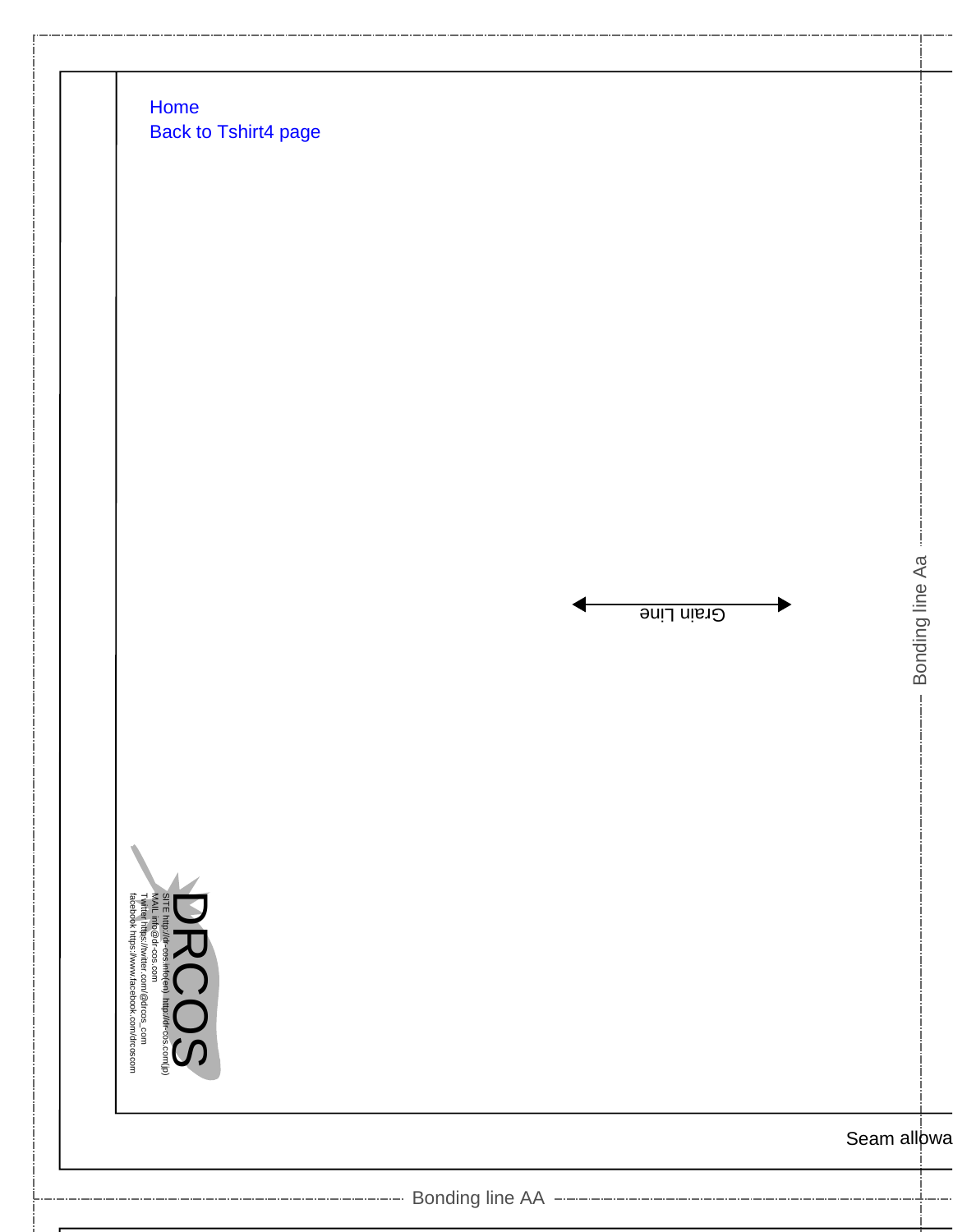| ---------------- Bonding line AA --------------------------                                                                                                       |                    |  |
|-------------------------------------------------------------------------------------------------------------------------------------------------------------------|--------------------|--|
|                                                                                                                                                                   | ande 1/2in.        |  |
| SITE http://dr-cos.info(en). http://dr-cos.com/jp)<br>MALL info@dr-cos.com<br>Twitter https://wwtter.com/@drcos_com<br>facebook https://www.facebook.com/drcoscom |                    |  |
| Grain Line                                                                                                                                                        | -- Bonding line Ba |  |
| ------------------------------ Bonding line AB ---------------------------------                                                                                  |                    |  |

**-**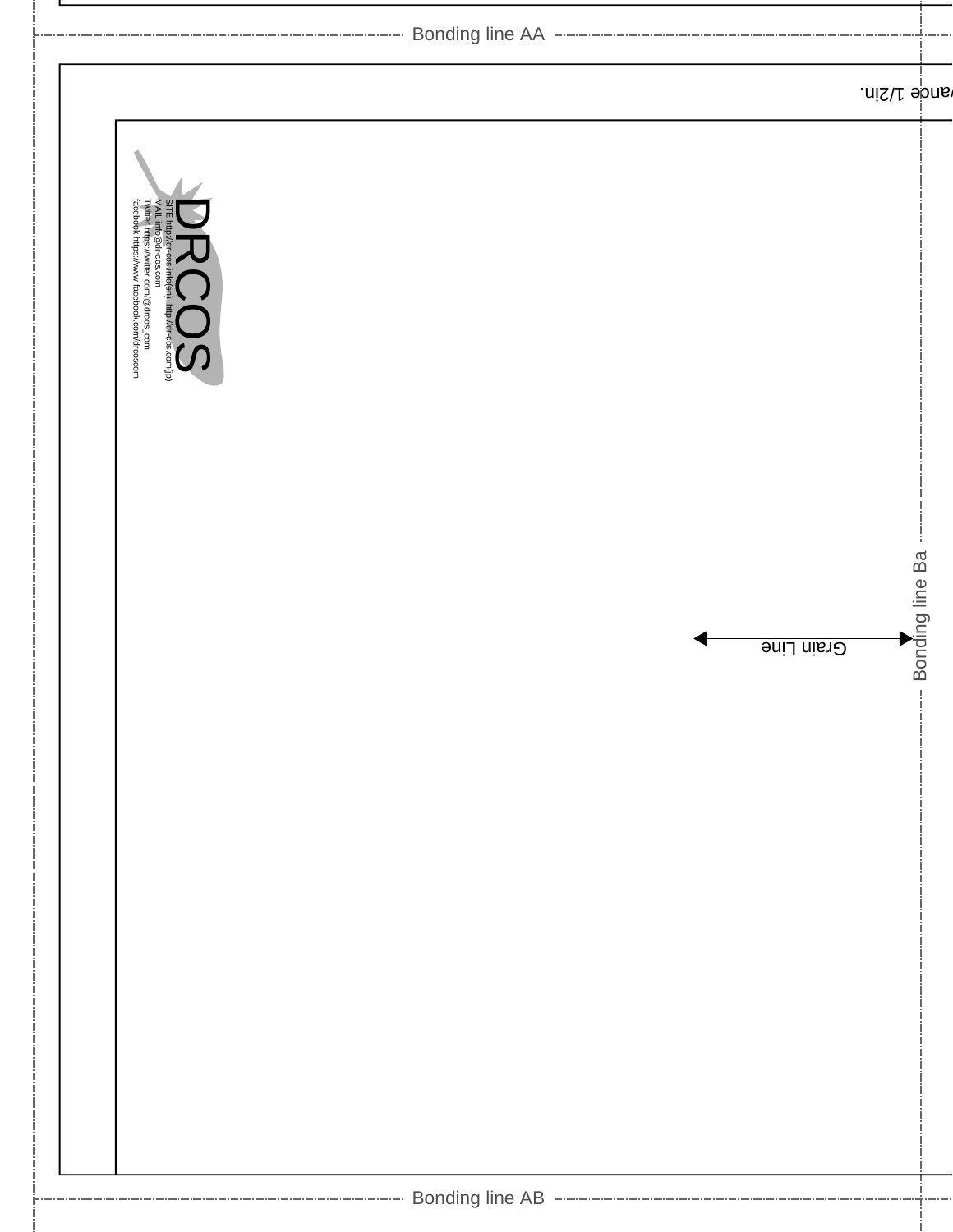



n allowance 1/2in.

Bonding line Aa

----------- Bonding line BA ----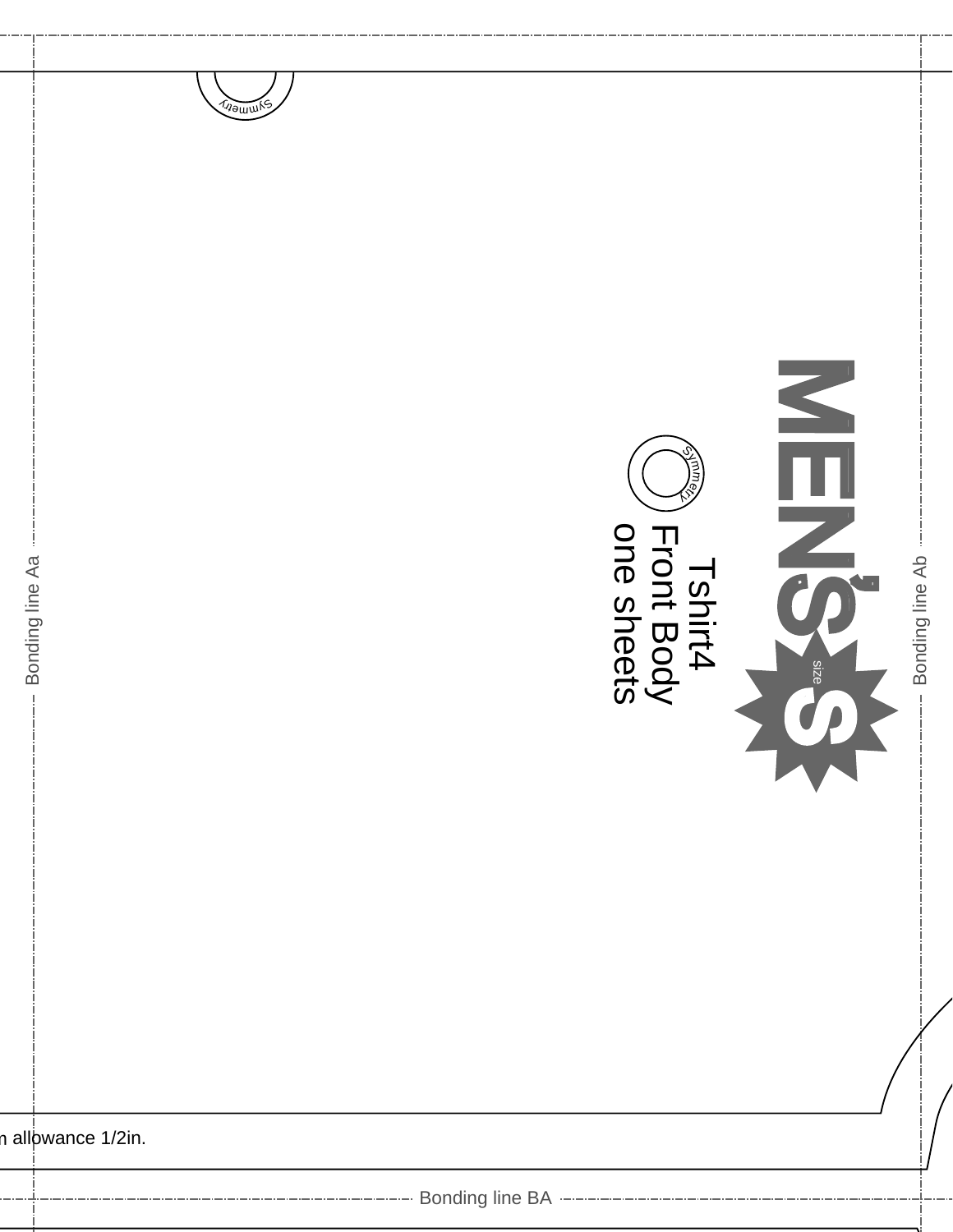| -------------------------- Bonding line BA ----------------------------                           |                 |
|---------------------------------------------------------------------------------------------------|-----------------|
| Seam allowande 1/                                                                                 |                 |
| NHN<br>Bonding line Ba<br>m⊚<br><b>Bacl</b><br>$\frac{1}{1}$<br>$\boldsymbol{\omega}$             | Bonding line Bb |
| shirt4<br><b>X Body</b><br>Sheets<br>size<br>Symmetri<br>--------- Bonding line BB -------------- |                 |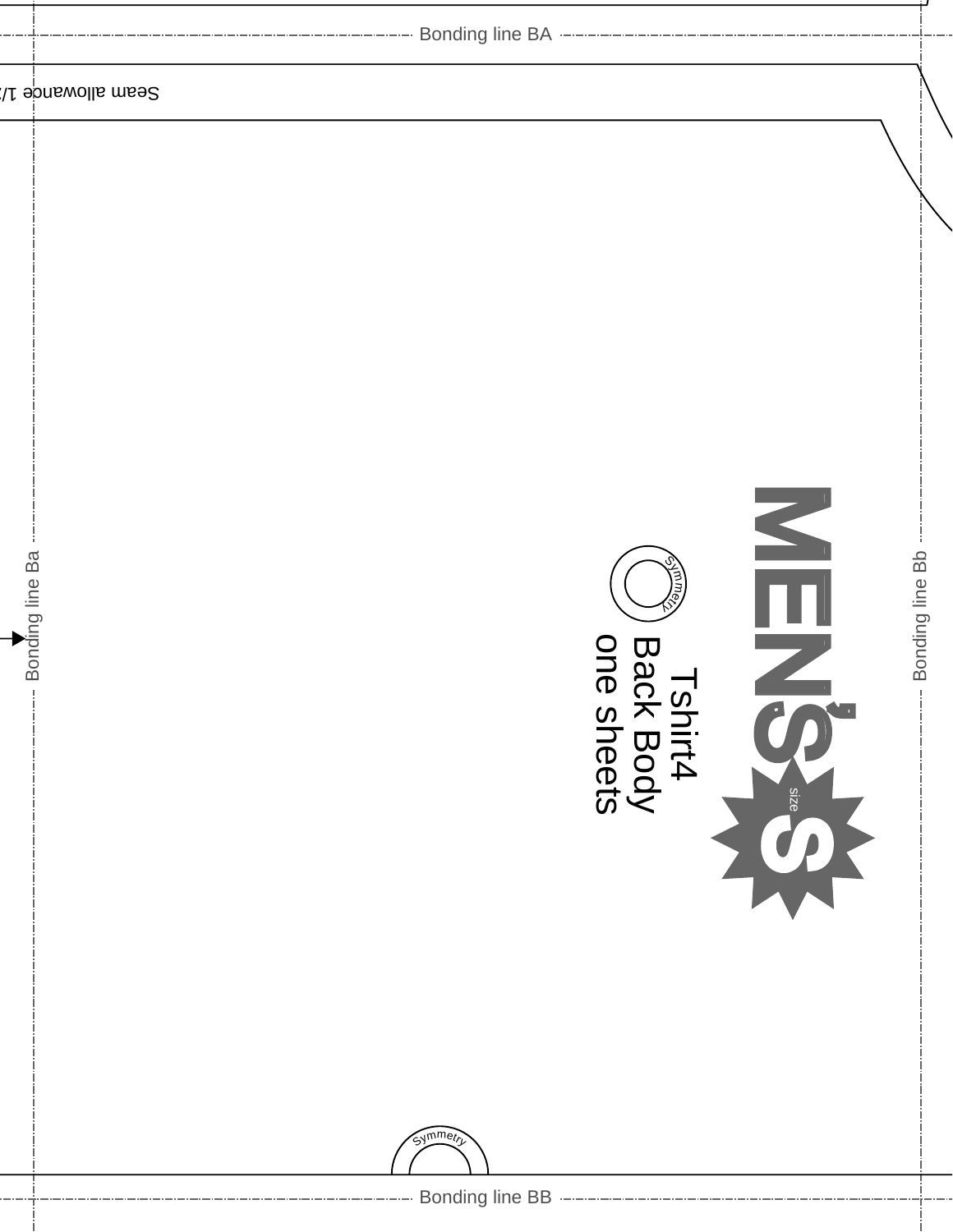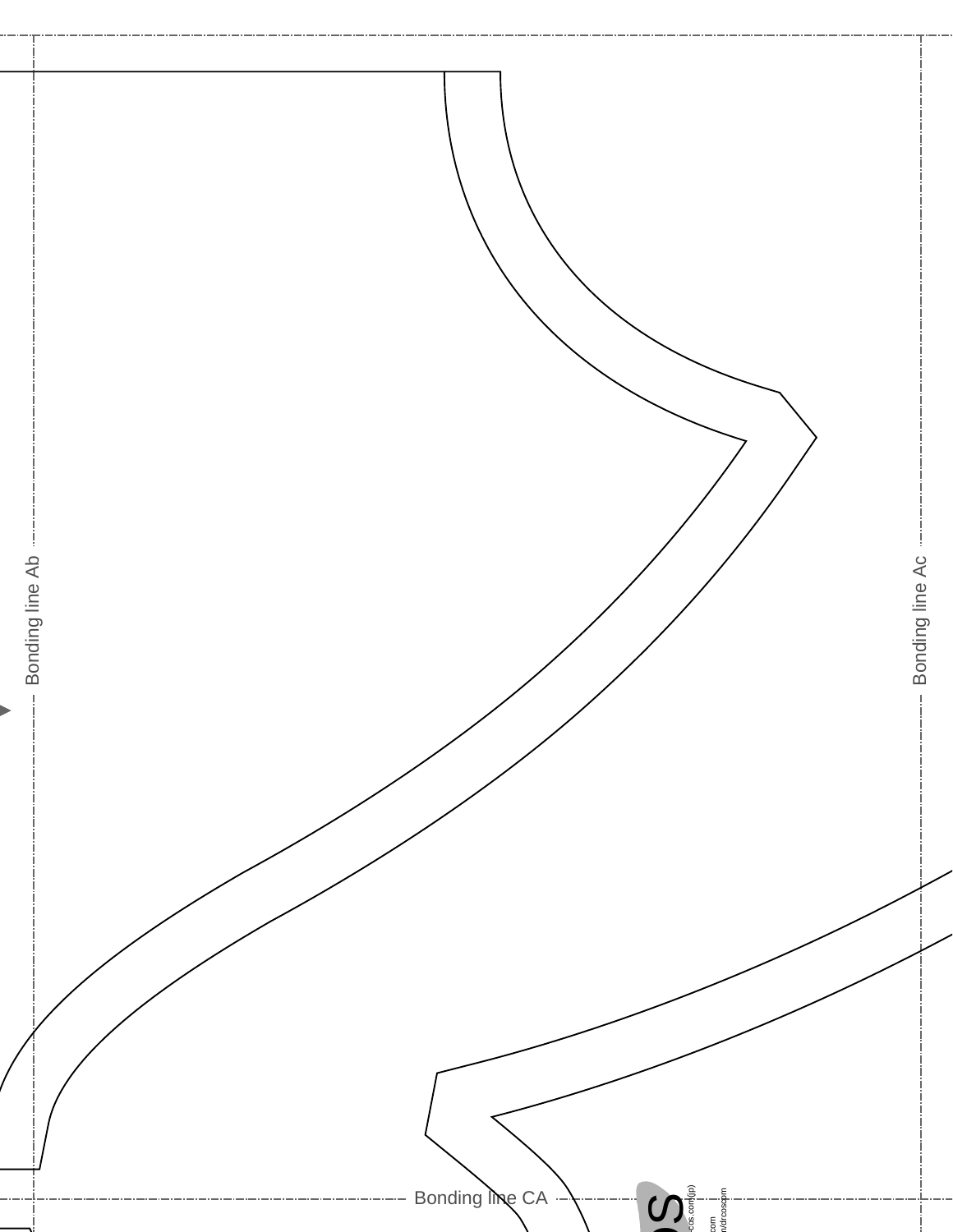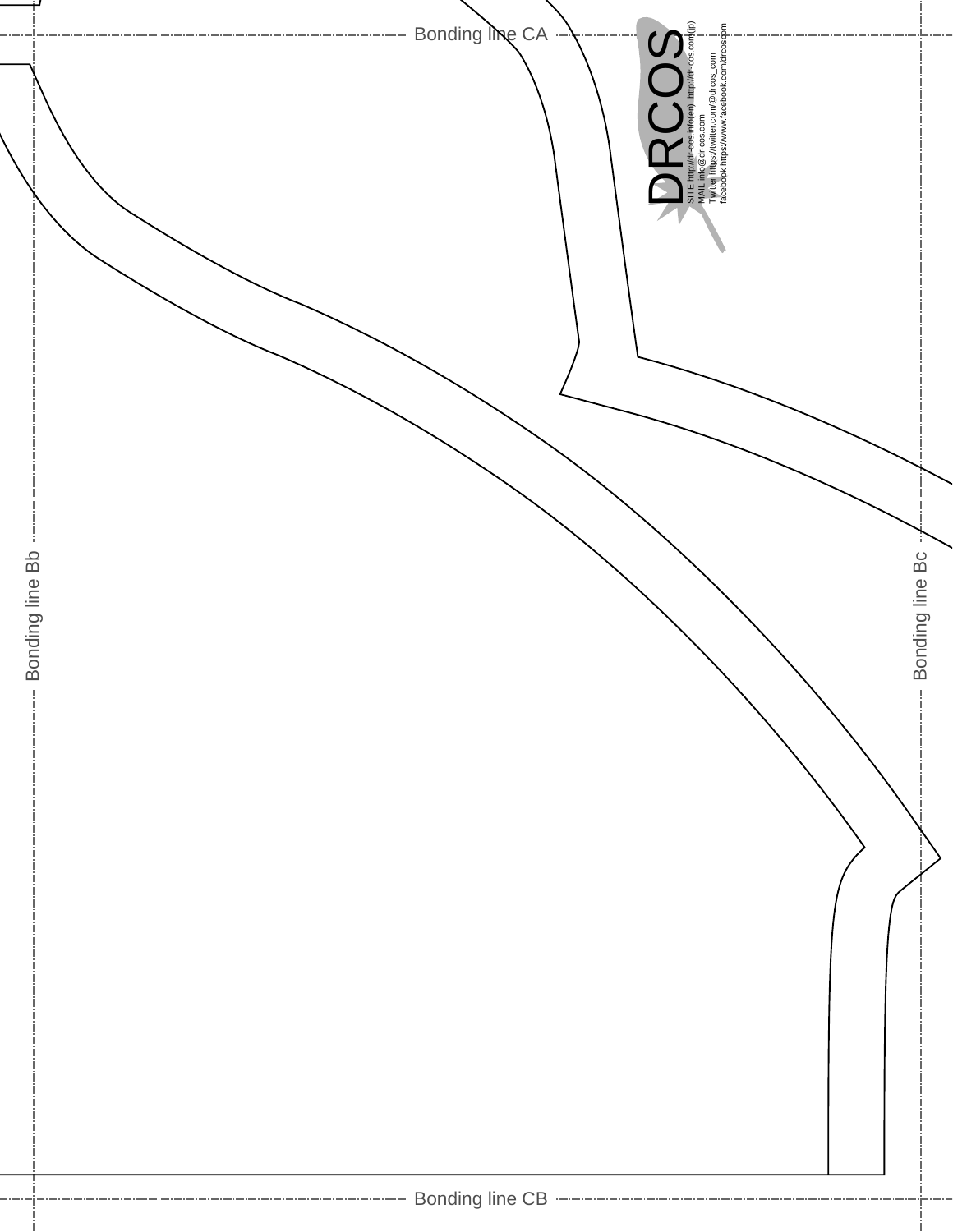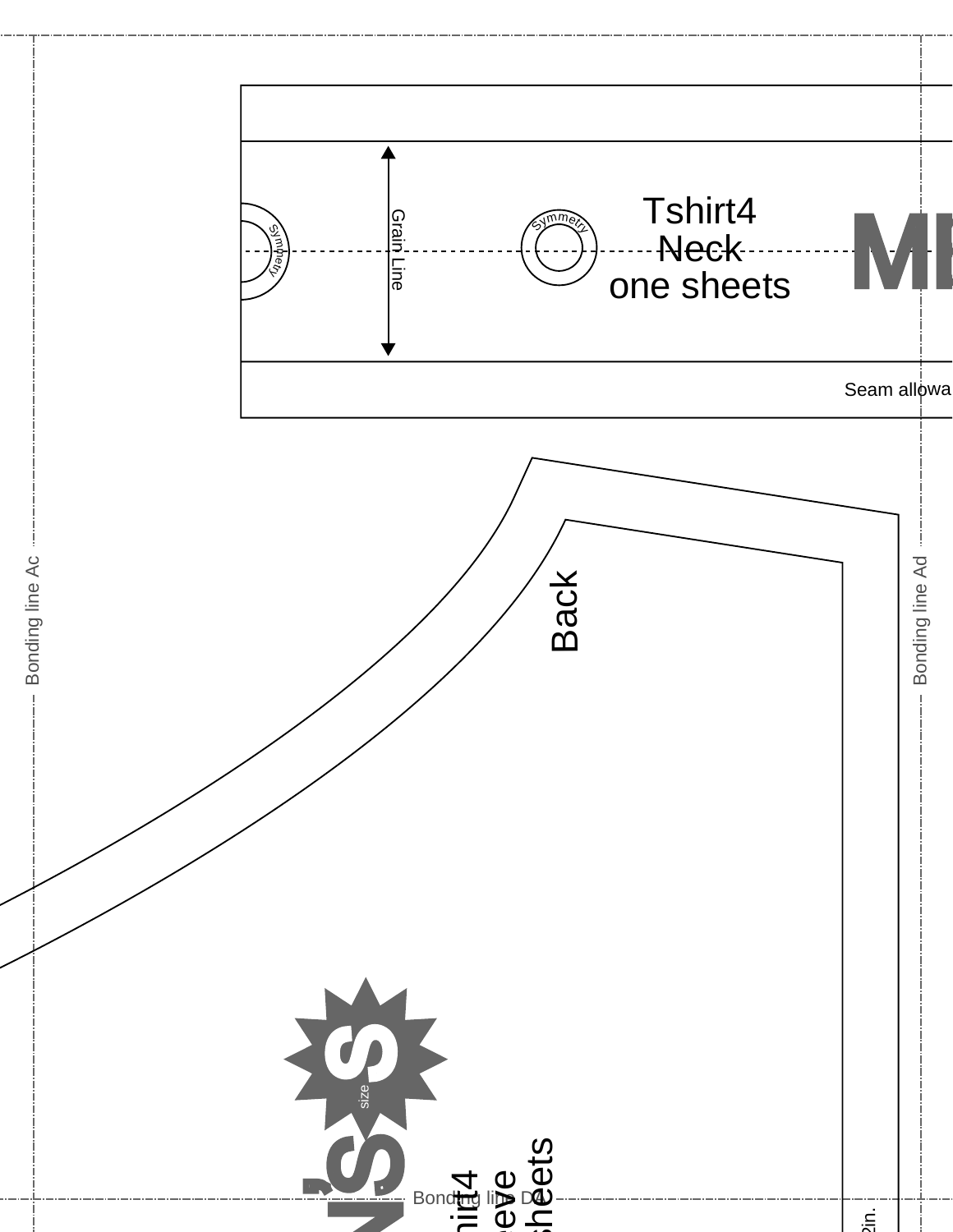